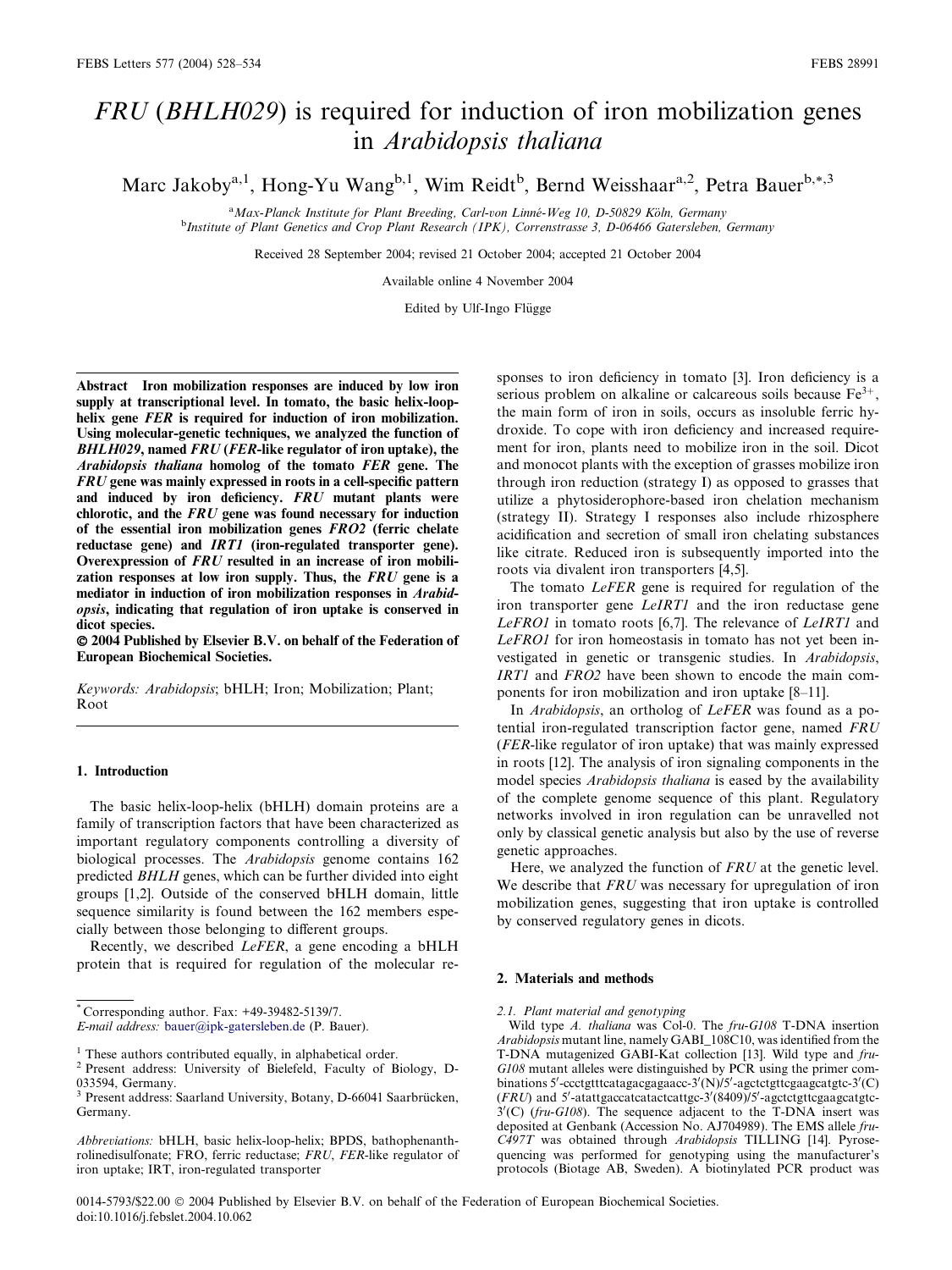generated using the primers 5'-acgaataatgatgggacccgtaagac-3' and 5'tggaagcaggaggattgataccg-3'. Pyrosequencing was performed with primer 5'-gagatgcagtgttgtatgtt-3'. Both PCR-based methods were suitable for distinguishing homozygous and heterozygous individuals in the two lines.

FRU overexpression (OX) constructs were generated as follows: a  $FRU$  cDNA generated with primers 5'-ggggacaagtttgtacaaaaaagcaggctccatggaaggaagagtcaacgctctgtca-3' and 5'-ggggaccactttgtacaagaaagctgggtttcaagtaaatgacttgatgaattcaaaaccttgatttaaaag-3<sup>0</sup> was cloned into pDONR201 (Gateway system, Invitrogen, USA). After sequencing the FRU cDNA, it was transferred behind the double enhancer cauliflower mosaic virus 35S promoter in vector pLEELA, which is a derivative of pJawohl3-RNAi (GenBank AF404854) containing a GATEWAY cassette introduced into the HpaI site. Promoter-b-glucuronidase gene (GUS) transgenic lines were constructed as follows: 2012 bp of genomic sequence upstream of the FRU ATG start codon were amplified and cloned into binary vector pBI101 containing a promoterless GUS gene [15]. Transgenic lines were generated by Agrobacterium tumefaciens-mediated transformation of Arabidopsis plants (Col-0) according to the floral dip protocol [16]. All transgenic lines were selected on Kanamycin (GUS line) or BASTA (OX) selection medium and self-fertilized. The T2 plants were analyzed.

## 2.2. Plant growth condition

For iron deficiency experiments, Arabidopsis seeds were surfacesterilized and vertically germinated on agar plates with 10 µM FeEDTAsupplemented Hoagland medium  $(0.75 \text{ mM MgSO}_4, 0.5 \text{ mM KH}_2\text{PO}_4,$  $1.25$  mM KNO<sub>3</sub>,  $1.5$  mM Ca(NO<sub>3</sub>)<sub>2</sub>,  $50 \mu$ M KCl,  $50 \mu$ M H<sub>3</sub>BO<sub>3</sub>,  $10 \mu$ M  $MnSO_4$ , 2 µM  $ZnSO_4$ , 1.5 µM  $CuSO_4$ , 0.075 µM  $(NH_4)_6Mo_7O_{24}$ , 10 µM FeEDTA, 1% sucrose, pH 6.0). After 2 weeks, plants were transferred to Hoagland plates without  $FeEDTA$  and 50  $\mu$ M Ferrozine ( $-Fe$ ) or with 50  $\mu$ M FeEDTA (+Fe), respectively, for 5 days. The culture condition was set to 20  $\mathrm{^{\circ}C}$  and long days (16 h light and 8 h dark).

#### 2.3. Gene identities

The genes investigated in this study are as follows: FRU  $[12] = At2g28160 = BHLH029$   $[2] = BHLH43$   $[1]$ ; Accession No.  $AF488570.$   $EF = EFIB-\alpha = At5g19510$ ; Accession No. AF360304.  $IRTI$  [17] = At4g19690; Accession No. U27590.  $FRO2$  [9] = At1g01580, Accession No. Y09581.

#### 2.4. Analysis of GUS activity

Arabidopsis plants were washed in sodium phosphate buffer (pH 7.0) briefly and incubated in GUS staining buffer (50 mM sodium phosphate, 2 mM potassium ferrocyanide, 2 mM potassium ferricyanide,  $0.2\%$  Triton X-100, and 2 mM GUS substrate 5-bromo-4-chloro-3indolyl- $\beta$ -D-glucuronic acid) at 37 °C for 4 h according to the methods of Jeffersen et al. [15]. Then, the plants were incubated in 100% ethanol for de-staining and kept in 70% ethanol before observation. Crosssections (50–100  $\mu$ m) of GUS-stained roots were obtained after embedding of GUS-stained roots in 6% agarose and dissection using a vibrating microtome.

For GUS activity measurement, roots and leaves were separately collected. Protein was isolated with 200 µl of GUS extraction buffer. Two mM 4-methylumbeliferyl-B-p-glucuronide was used as a substrate for GUS measurement. The formation of fluorescent product methylumbeliferone was quantified by fluorimetry. GUS activity was normalized to the protein concentration in the extract determined according to the methods of Bradford [18].

#### 2.5. Ferric chelate reductase assay and chlorophyll measurement

Four plants were pooled in a sample and the roots incubated in 2 ml Hoagland medium containing 40  $\mu$ M FeEDTA and 170  $\mu$ M sodium bathophenanthrolinedisulfonate (BPDS). Reduction rates were calculated from the absorption of  $Fe^{2+}$ -BPDS at 540 nm in 1 h in the medium and per gram root material (molar extinction coefficient 22.5). Each value represents the mean of four independent samples.

For chlorophyll measurement, shoots of two plants per sample were incubated with 100% ethanol at 80  $\degree$ C for 1 h. The extinction of total chlorophyll was measured at 652 nm according to the methods of Lichtenthaler [19]. Each value represents the mean of four independent samples.

#### 2.6. Gene expression analysis

Gene expression was analyzed by semi-quantitative reverse transcription-PCR according to the methods of Bereczky et al. and Bauer et al. [6,20]. Briefly, total RNA was isolated from leaf and root material using the Invisorb Spin Plant RNA Mini Kit (Invitek Germany). One lg total RNA was DNase-treated (Fermentas, Lithuania) and reverse transcribed into cDNA using oligo(dT) primer (RevertAid first strand cDNA synthesis kit, Fermentas, Lithuania). Specific oligonucleotides were used to amplify  $FRU$  (5'-ccctgtttcatagacgagaacc-3' and 5'-ccggagaggagagcttagg-3'), IRT1 (5'-gcatgggtcttggcggttgt-3' and 5'atccacatgatttcaatcccgcaat-3'), and FRO2 (5'-tctccaacatcttctcctacctcatcat-3' and 5'-caacacatagtgaaaacagagttatatacgcaa-3'). Elongation factor gene  $EF$  (=  $EF1b$ - $\alpha$ , 5'-aggagagggaggctgctaag-3' and 5'aatcttgttgaaagcgacaatg-3') served as control. Ex Taq enzyme was used for amplification (TaKaRa, Japan). The number of cycles was adjusted so that PCR products were analyzed in the exponential phase of amplification, where no or only weak bands were detectable on a gel by ethidium bromide staining, generally after 20–25 cycles (details in figure legends). All primers surrounded an intron so that genomic DNA was clearly distinguished from cDNA-derived products. PCR products were separated by agarose gel electrophoresis, blotted to a Nylon filter and hybridized with specific probes.

#### 3. Results

# 3.1. Arabidopsis FRU is the sequence homolog of the tomato LeFER gene

The bHLH transcription factor family is defined by the presence of a conserved bHLH signature domain, which consists of  $\sim 60$  amino acids [2]. Outside of the bHLH domain, bHLH domain proteins can vary substantially. At2g28160 was identified by BLASTP searches as the closest sequence relative of the tomato iron uptake regulator bHLH protein LeFER [3]. We named  $At2g28160$  (BHLH029) FRU (=FER-like regulator of iron uptake; the abbreviation FER was already in use for ferritins in Arabidopsis). A full-length cDNA sequence of FRU was identified ([2]; see Section 2 for accession and gene identification numbers). At amino acid level, Arabidopsis FRU and tomato LeFER shared 42% identity and 72% similarity (Fig. 1). The bHLH domain sequences were almost identical. FRU and LeFER contain both the T–E–R motif in the basic domain whereas most other bHLH proteins contain an H–E– R motif for which binding to DNA was shown [2].

## 3.2. Expression analysis of FRU

To investigate whether FRU might be at all involved in iron uptake responses, we studied the expression of FRU in different tissues and iron supply conditions of Arabidopsis plants. We found that in wild type plants, FRU transcripts were present in roots and inflorescence, and to a low level in leaves (Fig. 2). No expression signals were detected in cotyledons and siliques. Upon low iron supply, FRU expression signals were induced in roots about 2–4 fold (see about 2-fold induction in Fig. 5B and C; see about 4-fold induction in Fig. 6A and [12]).

FRU promoter activity was further analyzed in transgenic GUS reporter lines. GUS activity measurements in protein extracts indicated that the FRU promoter was more active in roots than in leaves. GUS activity was increased in roots about in average 4-fold by iron deficiency (Fig. 3A). Since the GUS staining results confirmed RNA expression studies, we regarded FRU promoter-GUS staining as representative for FRU gene expression. Taken together, the results indicated that FRU might play a predominant role upon iron deficiency in roots.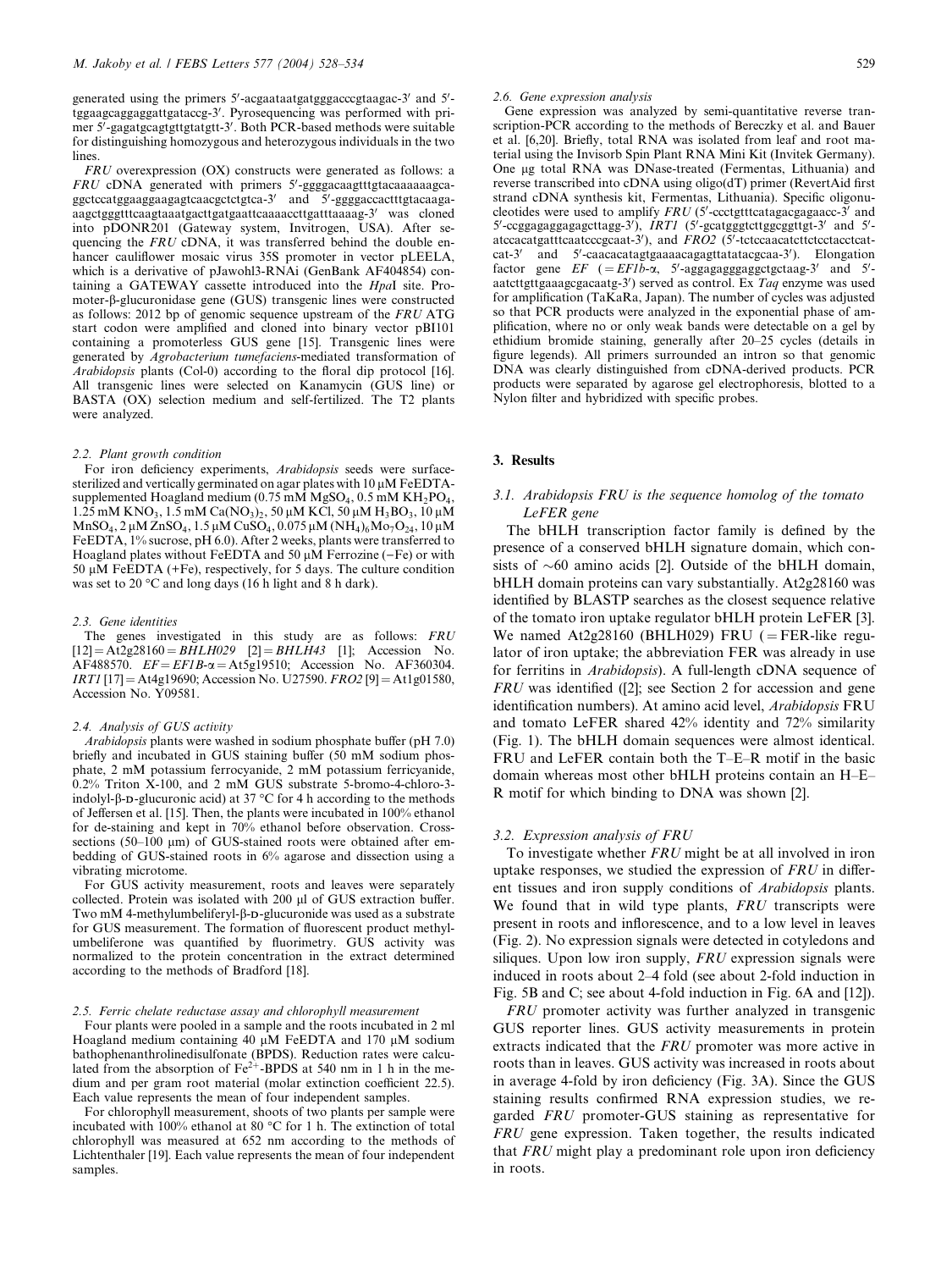Histochemical staining confirmed that the FRU promoter was mainly active in roots and increased upon low iron supply (Fig. 3B–E). In leaves, GUS activity was occasionally detected in trichomes. In roots, FRU promoter-GUS activity was present in a cellular pattern in the developing root zones (Fig. 3D–I). Upon iron deficiency, GUS activity was found mainly in the epidermis and to a lower level in the inner not yet differentiated cells of the meristematic root zone (Fig. 3G). In the elongation root zone, intense staining of all epidermal cells occurred at iron deficiency (Fig. 3H). However, upon iron supply, GUS staining was alternately strong or weak in epidermal cells (Fig. 3E and F) and presumably identified nonhair and root hair cells, respectively. Similar staining patterns were observed for root epidermal patterning genes (for review, see [21]). In the maturation root zone, GUS staining patterns did not depend on iron supply. GUS activity was then found in the epidermis with the exception of a few unstained cells. Moreover, GUS staining was detected in the endodermis and inner tissues of the central cylinder (Fig. 3I).

## 3.3. Identification and analysis of fru knockout lines

To reveal the function of FRU in plants, we identified two knockout lines using reverse genetic resources provided by Arabidopsis functional genome initiatives (Section 2). Allele fru-G108 was identified from the GABI-Kat T-DNA collection [13]. Sequencing demonstrated that the T-DNA was inserted into the first exon of FRU (Fig. 4A). EMS allele fru-C497T was identified through Arabidopsis TILLING [14]. The C/T transition point mutation resulted in a premature stop codon in the second exon (Fig. 4B). The progeny of heterozygous mutant plants obtained with either of the two fru alleles segregated 1:3 for chlorotic individuals on Hoagland plant medium (chlorotic  $fru$ -G108 individuals grown with 10  $\mu$ M Fe shown in Fig. 4C and without iron in Fig. 6C top). Genotyping of the segregating individuals of both alleles revealed that homozygous



Fig. 2. Reverse transcription-PCR expression analysis of FRU in Col-0 in various tissues; coty, cotyledon; inflor, inflorence; siliq, silique. Elongation factor gene expression  $(EF = EFIB-\alpha)$  served as control. Cotyl, leaf and root samples were from 3-week-old plants grown on Hoagland medium with no iron. Inflor and siliq samples were from soil-grown plants. FRU signals were obtained after 25 cycles of PCR, EF signals after 20 cycles of PCR.

plants were all chlorotic, whereas green plants were heterozygous or wild type (not shown). Transfer of the chlorotic individuals to Hoagland medium containing  $200 \mu M$  Fe rescued the mutants (not shown). In the greenhouse, chlorotic individuals only survived with exogenous spraying of iron chelators (Fe-EDTA). These findings indicate that fru mutants might not be able to efficiently utilize iron through the root and that FRU function might be similar to that of the tomato LeFER gene.

To confirm that the chlorotic fru mutant plants had a defect in iron mobilization, we studied the molecular and physiological responses that serve as indicator for iron mobilization. First, we analyzed whether fru mutant plants were capable of reducing iron on the root surface. We found that  $fru$ -G108 and fru-C497T homozygous plants even when grown upon low iron were not able to reduce iron to the same level as wild type (Fig. 5A). At the molecular level, we analyzed the expression of ferric chelate reductase FRO2 gene and iron transporter IRT1 gene. Previously, it was established that FRO2 and IRT1 expressions are co-regulated and induced by iron deficiency [9,17,22]. Although basic levels of FRO2 and IRT1 mRNA



Fig. 1. Amino acid alignment of A. thaliana FRU and Lycopersicon esculentum FER bHLH domain proteins. Sequences were aligned using CLUSTALW. Black shading indicates identical amino acid positions, gray shading indicates similar residues. The basic (b), helical (H) and loop (L) regions of the bHLH domain are highlighted by gray boxes. Asterisks indicate DNA contacting amino acids in the basic region [2].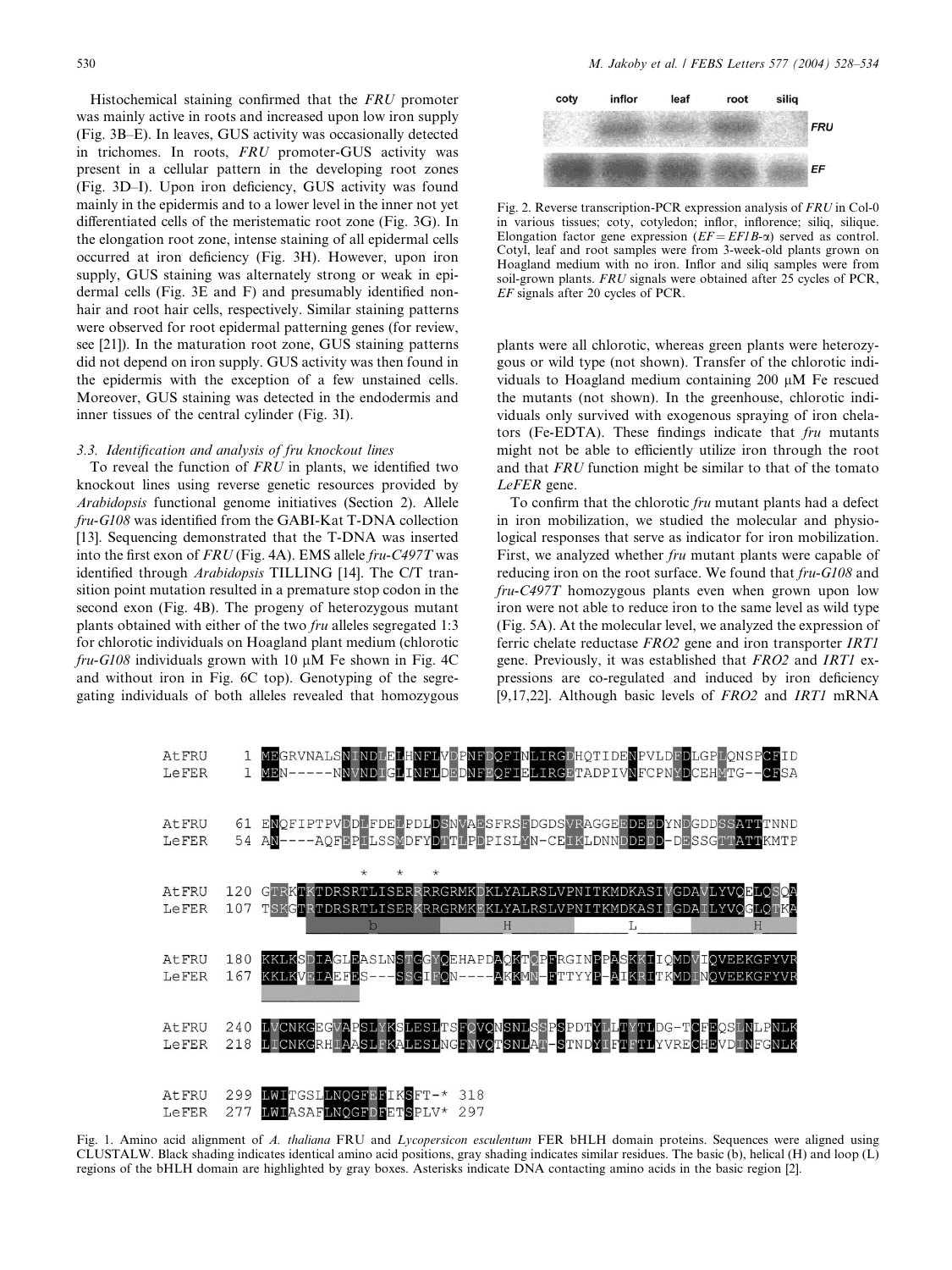

Fig. 3. Analysis of promoter pFRU-GUS reporter activity. (A) GUS activity in root and leaf protein extracts of plants grown under 0 or 50  $\mu$ M iron supply. The mean values were derived from 12 plants and three independent lines. Standard deviations are indicated. (B)–(I) GUS histochemical staining. (B, C) Whole plants grown in 0 and 50  $\mu$ M Fe, respectively. (D, E) Root tips from lateral roots grown in 0 and 50  $\mu$ M Fe, respectively. (F)– (I) 40 lm cross-sections of GUS stained roots derived from different root zones. (F) Developing elongation zone, 50 lM Fe. (G) Root tip zone at the approximate level of the meristem, 0  $\mu$ M Fe. (H) Developing elongation zone, 0  $\mu$ M Fe. (I) Root hair zone, 0  $\mu$ M Fe.

could be detected in mutant plant roots, there was no or low induction (0–2 fold) of the two genes upon low iron supply, whereas wild type roots showed 3–10 fold induction of the two genes (Figs. 5B, C and 6A). Thus, both physiological and molecular responses of iron mobilization were reduced in the two fru mutant lines.

#### 3.4. Characterization of FRU overexpression lines

It was hypothesized that overexpression of FRU might result in enhanced iron mobilization if FRU was indeed a regulatory gene involved in controlling iron starvation responses. Transgenic plants expressing FRU under control of the double enhancer cauliflower mosaic virus 35S promoter were generated (OX lines). All identified independent and homozygous transgenic lines did not show a visible phenotype when grown on  $10 \mu$ M Fe Hoagland medium (data not shown). We selected for further analysis two to three lines that expressed FRU at high level in leaves. We found that FRU mRNA levels were increased in leaves and roots of OX lines compared to wild type, irrespective of iron supply (Fig. 6A, shown for lines OX-1 and OX-7). Ectopic or increased expression of FRU did not generally result in ectopic or increased expression of IRT1 and FRO2. At all conditions tested, IRT1 was expressed at higher level in OX plants than in wild type plants. IRT1 expression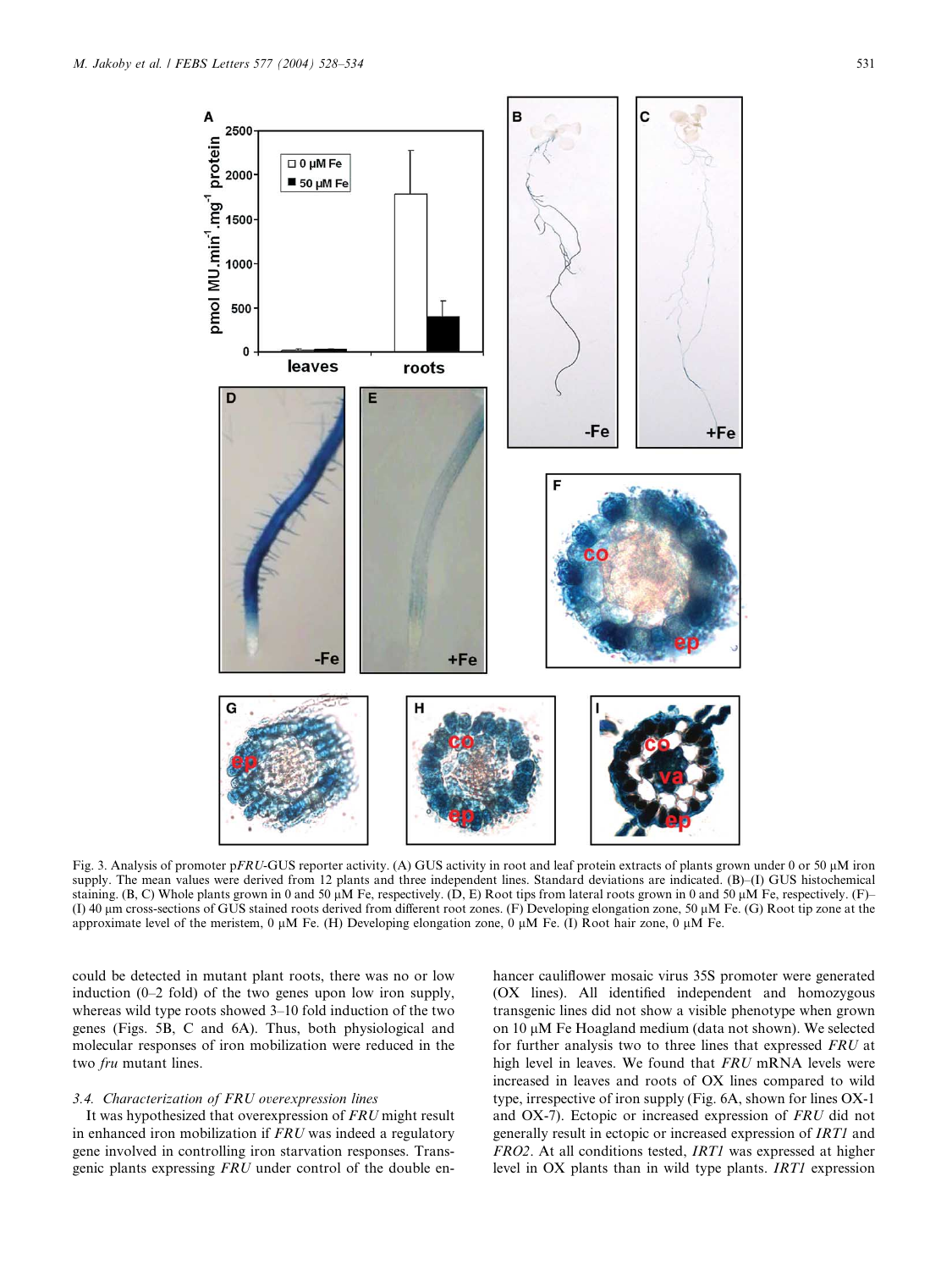$\Delta$  $\mathbf{C}$ T-DNA insertion  $fru-G108$  $\sqrt{14}$  $207$ fru-C4977 B  $fru$ -G108 **ATG** TTG TAT GTT CAA GAA

Fig. 4. Genotypes of fru loss-of-function mutant lines. (A) Position of the T-DNA insertion in the first exon of fru in line fru-G108 at nucleotide position 207 behind the ATG start codon (see AJ704989 for sequence of the T-DNA insertion site). Genotyping was performed using PCR. No wild type FRU allele was detectable in chlorotic plants. (B) Position of the stop codon in the EMS-induced line fru-C497T. Genotyping was performed by pyrosequencing. No wild type FRU allele was present in chlorotic individuals. (C) Three-week-old fru-G108 mutant plant with chlorosis phenotype and wild type plant, grown on Hoagland medium with  $10 \mu M$  iron.



Fig. 5. Analysis of iron mobilization responses in fru mutant plants. (A) Iron reductase assay of *fru* mutants and WT,  $n = 4$  samples with four plants each, standard deviations are indicated. (B) Reverse transcription-PCR expression analysis of FRU, IRT1 and FRO2 in fru-G108 and wild type and in (C) in  $fru$ -C497T and wild type. -Fe, 0  $\mu$ M Fe/50  $\mu$ M ferrozine; +Fe, 50  $\mu$ M FeEDTA. EF (EF1B- $\alpha$ ) gene expression served as control. The numbers of PCR amplification cycles were 25 for FRU, IRT1 and FRO2, and 20 for EF.

exceeded the expression level of wild type at iron deficiency only in OX plants that were also exposed to iron deficiency. However, at iron supply *IRT1* expression was significantly lower in OX roots than in iron-starved wild type roots. FRO2 was expressed at similar level in iron-starved roots of wild type and OX plants. At iron supply, FRO2 expression was hardly



Fig. 6. Analysis of pCaMV35S-FRU transgenic overexpression lines (OX). (A) Reverse transcription-PCR expression analysis. (B) Iron reductase assay. The analyses in (A) and (B) were carried out as described in Fig. 5. (C) Phenotypes of 3-week-old plants grown for 7 days on iron deficiency (0  $\mu$ M Fe, 50  $\mu$ M ferrozine), from top to bottom fru- $G108$  plants, Col-O plants, Ox-1 plants, Ox-6 plants. bars = 5 mm. (D) Chlorophyll concentrations of plants shown in (C).  $n = 4$  samples, each consisting of two shoots per sample, standard deviations are indicated.

detectable. Interestingly, both IRT1 and FRO2 were ectopically expressed in iron-starved OX leaves. This finding was clearly different from the previous overexpression results obtained with the tomato LeFER gene, which did not result in ectopic LeIRT1 expression in leaves [12]. However, after iron supply leaf expression of IRT1 and FRO2 was weak or hardly detectable.

Iron reductase activity was significantly induced in wild type and OX roots by approximately twice the level when plants were exposed to iron deficiency compared to iron supply (Fig. 6B). At both iron conditions, average iron reductase activity was about 20% higher in OX plants than in wild type. At iron deficiency this increase was significant, whereas at iron supply the increase of iron reductase activity in OX plants compared to wild type was not significant.

In a further experiment, we analyzed whether FRU overexpression might lead to increased tolerance of the transgenic plants to iron deficiency. For this purpose, 2-week-old OX-1 and OX-6 plant seedlings were transferred to Hoagland medium without iron and supplemented with ferrozine. After 7 days, OX plants were significantly darker green than wild type plants (Fig. 6C). fru-G108 mutant plants served as negative control and were highly chlorotic. Chlorophyll measurements indicated that OX plants had about two times higher chlorophyll concentrations than wild type plants (Fig. 6D). fru-G108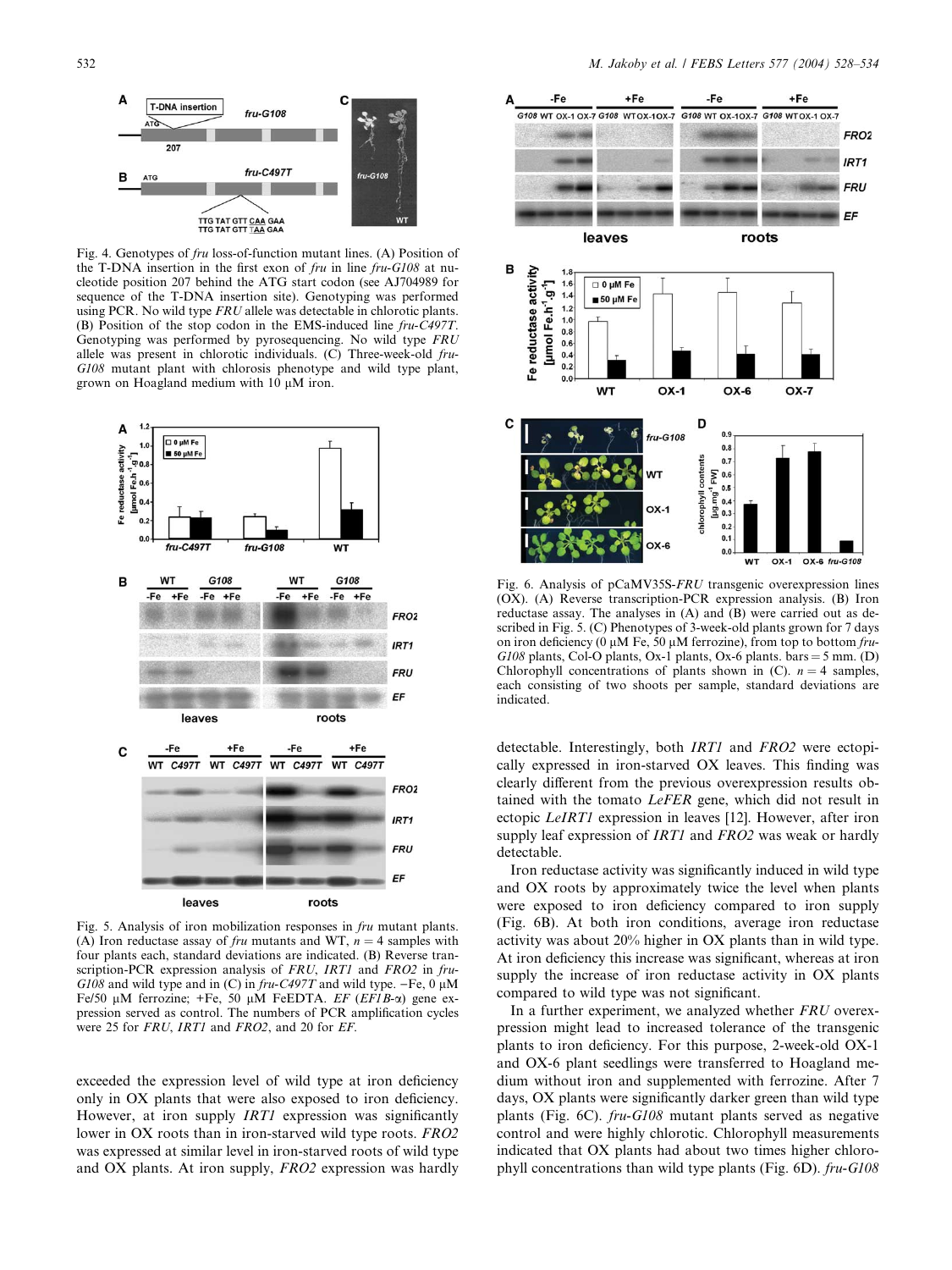mutant plants had only about 25% of chlorophyll concentrations than wild type plants.

Therefore, FRU was able to signficantly enhance iron mobilization responses at low iron supply, whereas upon high iron supply FRU expression was not able or not sufficient to induce iron mobilization responses to the same level as at low iron.

#### 4. Discussion

# 4.1. FRU activity is required for induction of iron mobilization gene expression

The BHLH gene FRU was required for the onset of essential iron mobilization genes, IRT1 and FRO2, in roots. In fru knockout plants, IRT1 and FRO2 gene expression was downregulated. In contrast, in FRU overexpression lines these two iron mobilization marker genes were induced upon low iron supply in roots and/or leaves. Gene expression was paralleled by low root iron reduction capacity and low chlorophyll shoot contents in fru knockout mutants, indicating low uptake of iron. On the other hand, increased root iron reduction and increased chlorophyll concentrations were observed in FRU overexpression lines compared to wild type, indicating increased iron uptake.

It is interesting to note that in the chlorotic knockout mutants *irt1*, frd1 (fro2) or frd3 molecular iron mobilization responses were upregulated compared to the wild type [11,17,23,24]. Increased upregulation of iron mobilization responses at the molecular level was however not sufficient to overcome the mutation-dependent iron deficiency in these chlorotic mutants. In this respect, fru mutants plants were clearly unique as they exhibited reduced molecular iron mobilization responses despite being chlorotic.

Therefore, we propose that FRU is a mediator in regulating iron uptake in plants.

FRU promoter-GUS activity patterns were consistent with the mRNA gene expression analysis, so that we regarded the GUS signals as representative for FRU gene expression sites. The GUS expression signals suggested that FRU was active all along the root in epidermal cells. Epidermal cells were previously shown to express IRT1 and FRO2 [11,25]. A fairly universal DNA motif recognized by bHLH proteins is the Ebox (CANNTG) [1,2]. Several E-boxes were detected in FRO2 and IRT1 promoters (not shown). FRU and LeFER do not contain the canonical H–E–R motif in the bHLH amino acid sequences but a T–E–R motif. It is not known whether bHLH factors with alterations in the DNA contacting amino acids bind to the E-box in plants [1,2]. Since neither IRT1 nor FRO2 were constitutively induced in FRU overexpression lines upon high iron supply, we take this as an indication that FRU action was post-transcriptionally downregulated by iron supply. Additional iron-dependent factors might be required for FRU action. Such iron-dependent factors may act post-transcriptionally through protein–protein interaction, by influencing protein stability or protein modification.

The presence of pFRU-GUS signals in the inner root cells close to the vascular cylinder suggested additional functions of FRU in regulating internal root iron homeostasis processes. Gene expression of iron homeostasis genes in inner roots cells was previously reported for LeFER [3] as well as the ironregulated metal transporter gene LeNRAMP1 in tomato roots [6] and *AtNRAMP3* in *Arabidopsis* roots [26].

The analysis of FRU showed that conserved iron regulatory mechanisms were present in Arabidopsis and tomato. We predict that these regulatory mechanisms are similar in other dicot plants as well. Despite the similarities between LeFER and FRU action, we could also detect differences in the mode of action of the two genes in the two species. For example, FRU expression was iron-regulated in Arabidopsis, however, in tomato this was not previously observed [3]. We are currently testing if LeFER expression in tomato might perhaps be downregulated by generous (more than sufficient) iron supply. The cellular expression patterns of FRU mRNA at the root tip were also distinct between Arabidopsis and tomato roots (compare with [3]). Furthermore, our results showed that upon iron deficiency FRU overexpression was able to direct IRT1 and FRO2 expression in leaves, which was not the case for LeFER effects on LeIRT1 [6]. Moreover, LeFRO1, a homolog of Arabidopsis FRO2, was generally expressed in tomato wild type leaves upon low iron supply, despite LeFER not being expressed in leaves at all [7].

Acknowledgements: We thank Mary Ziems and Anja Wegener for technical assistance. This work was supported by an Emmy Noether grant from the Deutsche Forschungsgemeinschaft to PB and by an EEC grant in the REGIA program to BW.

## References

- [1] Toledo-Ortiz, G., Huq, E. and Quail, P.H. (2003) The Arabidopsis basic/helix-loop-helix transcription factor family. Plant Cell 15, 1749–1770.
- [2] Heim, M.A., Jakoby, M., Werber, M., Martin, C., Weisshaar, B. and Bailey, P.C. (2003) The basic helix-loop-helix transcription factor family in plants: a genome-wide study of protein structure and functional diversity. Mol. Biol. Evol. 20, 735– 747.
- [3] Ling, H.Q., Bauer, P., Bereczky, Z., Keller, B. and Ganal, M. (2002) The tomato fer gene encoding a bHLH protein controls iron-uptake responses in roots. Proc. Natl. Acad. Sci. USA 99, 13938–13943.
- [4] Curie, C. and Briat, J.F. (2003) Iron transport and signalling in plants. Annu. Rev. Plant Biol. 54, 183–206.
- [5] Hell, R. and Stephan, U.W. (2003) Iron uptake, trafficking and homeostasis in plants. Planta 216, 541–551.
- [6] Bereczky, Z., Wang, H.Y., Schubert, V., Ganal, M. and Bauer, P. (2003) Differential regulation of nramp and irt metal transporter genes in wild type and iron uptake mutants of tomato. J. Biol. Chem. 278, 24697–24704.
- [7] Li, L., Cheng, X. and Ling, H.Q. (2004) Isolation and characterization of Fe(III)-chelate reductase gene LeFRO1 in tomato. Plant Mol. Biol. 54, 125–136.
- [8] Henriques, R., Jasik, J., Klein, M., Martinoia, E., Feller, U., Schell, J., Pais, M.S. and Koncz, C. (2002) Knock-out of Arabidopsis metal transporter gene IRT1 results in iron deficiency accompanied by cell differentiation defects. Plant Mol. Biol. 50, 587–597.
- [9] Robinson, N.J., Procter, C.M., Connolly, E.L. and Guerinot, M.L. (1999) A ferric-chelate reductase for iron uptake from soils. Nature 397, 694–697.
- [10] Varotto, C., Maiwald, D., Pesaresi, P., Jahns, P., Salamini, F. and Leister, D. (2002) The metal ion transporter IRT1 is necessary for iron homeostasis and efficient photosynthesis in Arabidopsis thaliana. Plant J. 31, 589–599.
- [11] Vert, G., Grotz, N., Dedaldechamp, F., Gaymard, F., Guerinot, M.L., Briat, J.F. and Curie, C. (2002) IRT1, an Arabidopsis transporter essential for iron uptake from the soil and for plant growth. Plant Cell 14, 1223–1233.